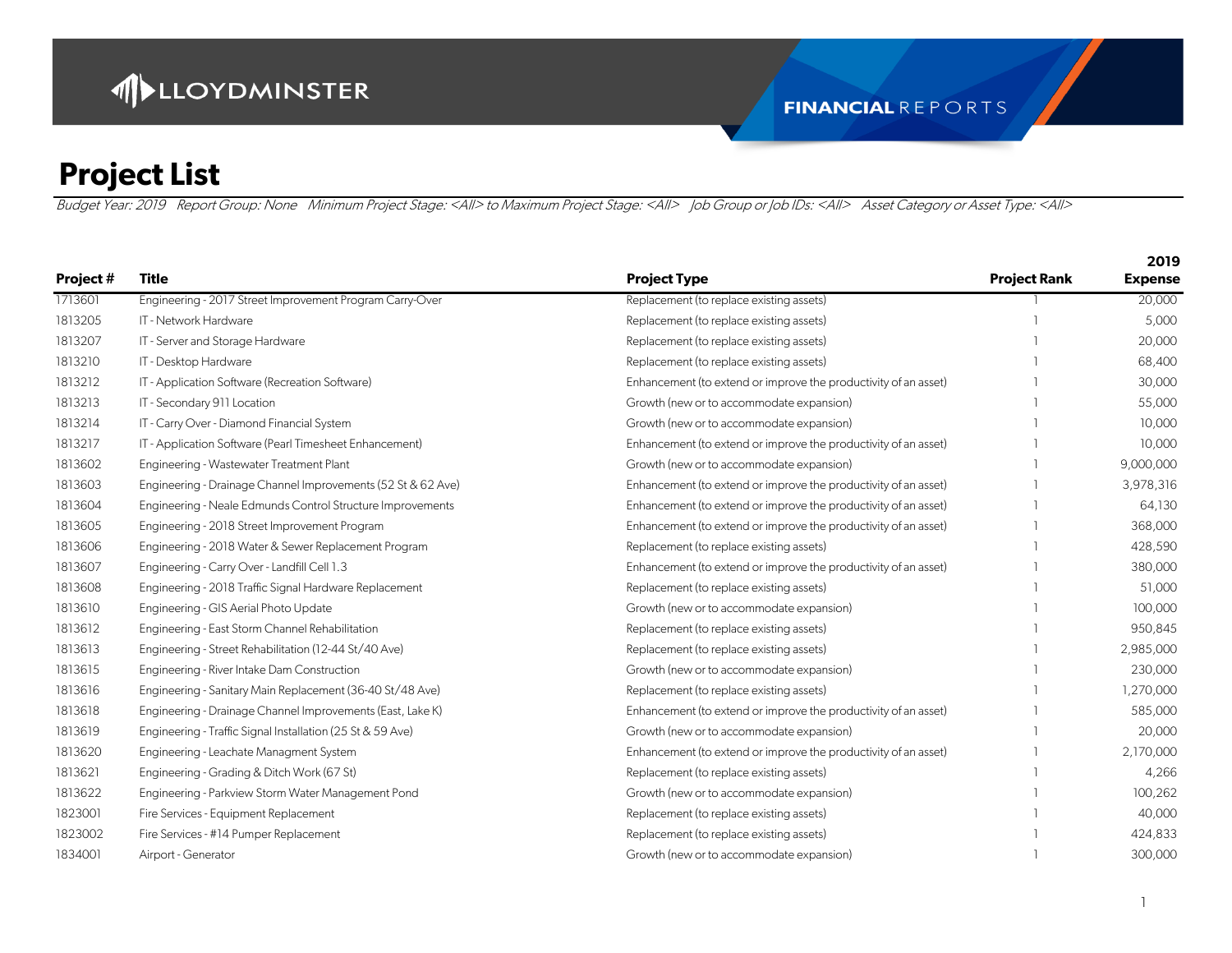|           |                                                                  |                                                                 |                     | 2019           |
|-----------|------------------------------------------------------------------|-----------------------------------------------------------------|---------------------|----------------|
| Project # | <b>Title</b>                                                     | <b>Project Type</b>                                             | <b>Project Rank</b> | <b>Expense</b> |
| 1834004   | Airport - Taxiway Rehabilitation                                 | Enhancement (to extend or improve the productivity of an asset) |                     | 250,000        |
| 1834005   | Airport - Runway Rehabilitation                                  | Enhancement (to extend or improve the productivity of an asset) |                     | 5,790,274      |
| 1841001   | Water Services - Water Meter Replacement Program                 | Replacement (to replace existing assets)                        |                     | 176,523        |
| 1842002   | Wastewater Collection - Neale Edmunds Refurbishment              | Enhancement (to extend or improve the productivity of an asset) |                     | 60,000         |
| 1842102   | Wastewater Treatment Plant - Lagoon Desludging                   | Enhancement (to extend or improve the productivity of an asset) |                     | 1,690,000      |
| 1842103   | Wastewater Treatment Plant - Cell 2 Diffuser and Airline Upgrade | Enhancement (to extend or improve the productivity of an asset) |                     | 241,800        |
| 1842106   | Wastewater Treatment Plant - SCADA Historian Set-Up              | Enhancement (to extend or improve the productivity of an asset) |                     | 17,000         |
| 1842107   | Wastewater Treatment Plant - Baffle Curtain Replacement          | Replacement (to replace existing assets)                        |                     | 92,000         |
| 1843003   | Landfill - Operations Review                                     | Enhancement (to extend or improve the productivity of an asset) |                     | 75,000         |
| 1843004   | Landfill - Residential Limit Program                             | Enhancement (to extend or improve the productivity of an asset) |                     | 10,000         |
| 1854003   | Cemetery - Concrete Cemetery Ribbons                             | Growth (new or to accommodate expansion)                        |                     | 20,000         |
| 1861203   | Land Division - Landscaping                                      | Enhancement (to extend or improve the productivity of an asset) |                     | 70,000         |
| 1861204   | Land Division - North East Area Structure Plan                   | Growth (new or to accommodate expansion)                        |                     | 230,000        |
| 1861305   | BM - Heritage Building - Rehabilitation                          | Replacement (to replace existing assets)                        |                     | 200,000        |
| 1861306   | BM - Community Services Building - Window Replacement            | Replacement (to replace existing assets)                        |                     | 155,000        |
| 1861313   | BM - Community Services Building - Access Road Rehabilitation    | Enhancement (to extend or improve the productivity of an asset) |                     | 40,000         |
| 1861314   | <b>BM-Vehicle</b>                                                | Growth (new or to accommodate expansion)                        |                     | 40,000         |
| 1871003   | <b>BMASP</b> - Amphitheatre Rehabilitation                       | Enhancement (to extend or improve the productivity of an asset) |                     | 20,000         |
| 1871203   | Parks - Beautification Projects                                  | Replacement (to replace existing assets)                        |                     | 30,000         |
| 1871204   | Parks - Fencing Replacement                                      | Replacement (to replace existing assets)                        |                     | 20,000         |
| 1871210   | Parks - Playground Replacement Program                           | Replacement (to replace existing assets)                        |                     | 60,000         |
| 1873004   | <b>BAC - Waterslide Upgrade</b>                                  | Enhancement (to extend or improve the productivity of an asset) |                     | 90,000         |
| 1873009   | <b>BAC</b> - Sound System                                        | Replacement (to replace existing assets)                        |                     | 20,000         |
| 1873101   | <b>LGCC - Irrigation System Upgrade</b>                          | Enhancement (to extend or improve the productivity of an asset) |                     | 626,000        |
| 1873103   | <b>LGCC</b> - Exterior Renovations                               | Enhancement (to extend or improve the productivity of an asset) |                     | 131,384        |
| 1873118   | <b>LGCC</b> - Interior Renovations                               | Replacement (to replace existing assets)                        |                     | 7,000          |
| 1873123   | LGCC - Carry Over - Exterior Building Upgrade                    | Enhancement (to extend or improve the productivity of an asset) |                     | 234,616        |
| 1873207   | ODP - Pool Deck Drainage Project                                 | Enhancement (to extend or improve the productivity of an asset) |                     | 100,000        |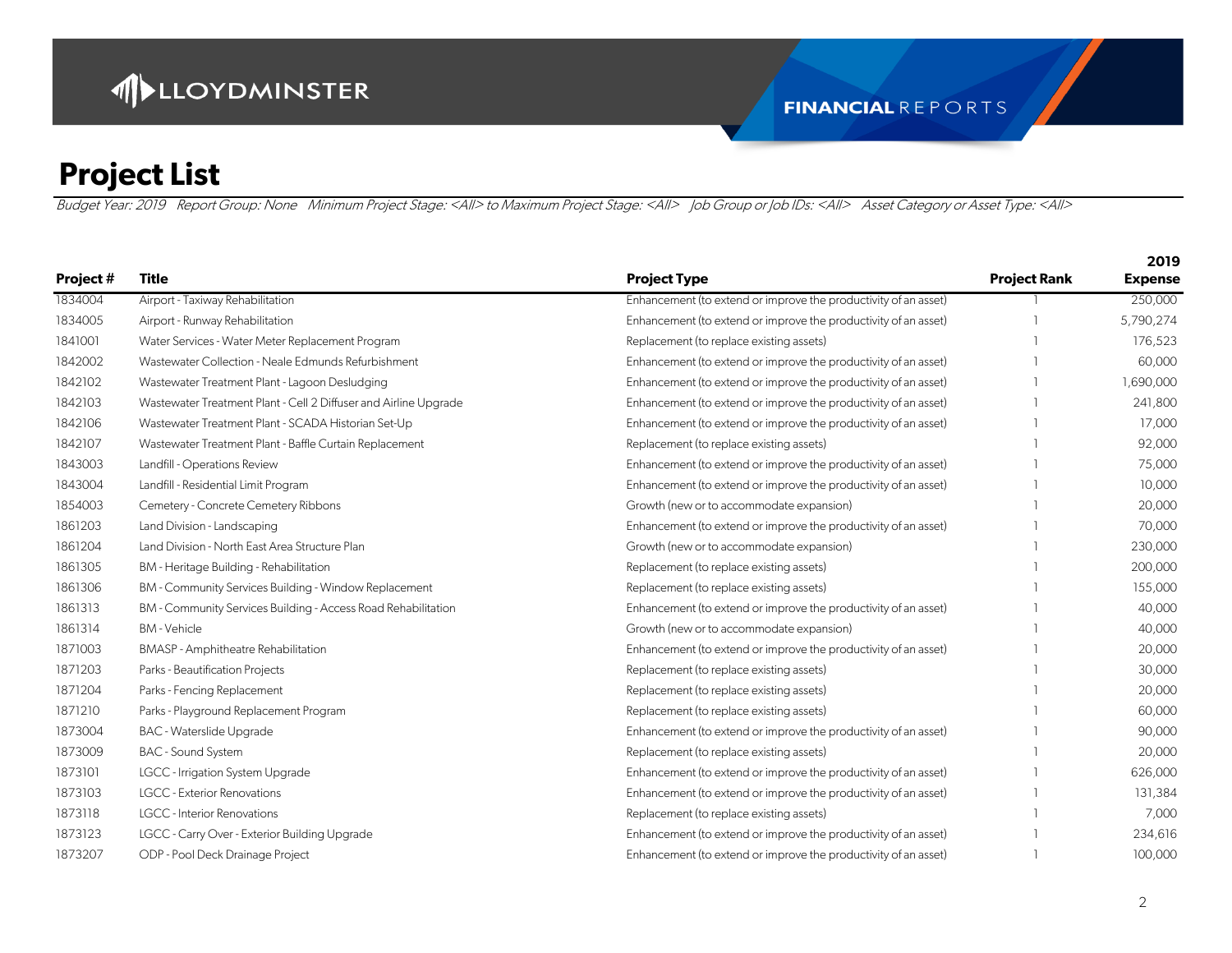Budget Year: 2019 Report Group: None Minimum Project Stage: <All> to Maximum Project Stage: <All> Job Group or Job IDs: <All> Asset Category or Asset Type: <All>

|           |                                                                                |                                                                 |                     | ZUIJ           |
|-----------|--------------------------------------------------------------------------------|-----------------------------------------------------------------|---------------------|----------------|
| Project # | Title                                                                          | <b>Project Type</b>                                             | <b>Project Rank</b> | <b>Expense</b> |
| 1873308   | SSC - Fitness Equipment                                                        | Replacement (to replace existing assets)                        |                     | 27,100         |
| 1873309   | SSC - Interior Renovations - Fitness Desk Replacement                          | Enhancement (to extend or improve the productivity of an asset) |                     | 4,200          |
| 1873315   | SSC - Security (Card Access)                                                   | Enhancement (to extend or improve the productivity of an asset) |                     | 7,000          |
| 1873316   | SSS - Facility Lighting Replacement Phase 2 (LED Project 1 of 2)               | Replacement (to replace existing assets)                        |                     | 150,000        |
| 1873319   | SSC - Interior Renovations - Fitness Gym Turnstile                             | Enhancement (to extend or improve the productivity of an asset) |                     | 15,000         |
| 1873506   | CCC - Electrical Panel Upgrade                                                 | Replacement (to replace existing assets)                        |                     | 50,000         |
| 1873601   | Plant Operators - RR - Chiller Replacement                                     | Replacement (to replace existing assets)                        |                     | 110,000        |
| 1873602   | RR - Cooling Floor Header Replacement                                          | Enhancement (to extend or improve the productivity of an asset) |                     | 78,786         |
| 1912001   | Study/Plan - Document Management Review                                        | Growth (new or to accommodate expansion)                        |                     | 30,000         |
| 1913211   | IT - Application Software (Golf Course Management Software)                    | Enhancement (to extend or improve the productivity of an asset) |                     | 15,000         |
| 1913212   | IT - Security Upgrades (LFILL - Cameras)                                       | Growth (new or to accommodate expansion)                        |                     | 15,000         |
| 1913213   | IT - Security Upgrades (River Intake - Cameras)                                | Growth (new or to accommodate expansion)                        |                     | 15,000         |
| 1913215   | IT - Security Upgrades (SSC - Cameras)                                         | Growth (new or to accommodate expansion)                        |                     | 15,000         |
| 1913216   | IT - Security Upgrades (LGCC - Maintenance Shop)                               | Growth (new or to accommodate expansion)                        |                     | 6,500          |
| 1913607   | Engineering - GIS Strategic Plan                                               | Growth (new or to accommodate expansion)                        |                     | 50,000         |
| 1913609   | Engineering - Traffic Signal Network Timing & Coordination                     | Enhancement (to extend or improve the productivity of an asset) |                     | 225,000        |
| 1913610   | Engineering - Drainage Improvement (75 Avenue / 29-44Street)                   | Enhancement (to extend or improve the productivity of an asset) |                     | 300,000        |
| 1913611   | Engineering - Neale Edmunds Storm System Improvements                          | Replacement (to replace existing assets)                        |                     | 250,000        |
| 1913612   | Engineering - Permanent Rain Gauge Installations                               | Growth (new or to accommodate expansion)                        |                     | 10,000         |
| 1913613   | Engineering - NW Drainage Channel                                              | Enhancement (to extend or improve the productivity of an asset) |                     | 25,000         |
| 1913620   | Engineering - 2019 Street Improvement Program                                  | Enhancement (to extend or improve the productivity of an asset) |                     | 3,000,000      |
| 1913621   | Engineering - 2019 Water & Sewer Replacement Program                           | Replacement (to replace existing assets)                        |                     | 2,500,000      |
| 1913623   | Engineering - Traffic Signal Installation - Commercial Development (75 Avenue) | Growth (new or to accommodate expansion)                        |                     | 250,000        |
| 1913624   | Engineering - Dangerous Goods / Truck Route Establishment                      | Growth (new or to accommodate expansion)                        |                     | 150,000        |
| 1913632   | Engineering - 2019 Traffic Signal Hardware Replacement                         | Replacement (to replace existing assets)                        |                     | 250,000        |
| 1913640   | Asset Management - Sidewalk Condition Survey                                   | Growth (new or to accommodate expansion)                        |                     | 31,000         |
| 1913651   | Study/Plan - Road Condition Survey                                             | Growth (new or to accommodate expansion)                        |                     | 31,000         |
| 1913701   | Assessment & Taxation - SUV (2)                                                | Growth (new or to accommodate expansion)                        |                     | 90,000         |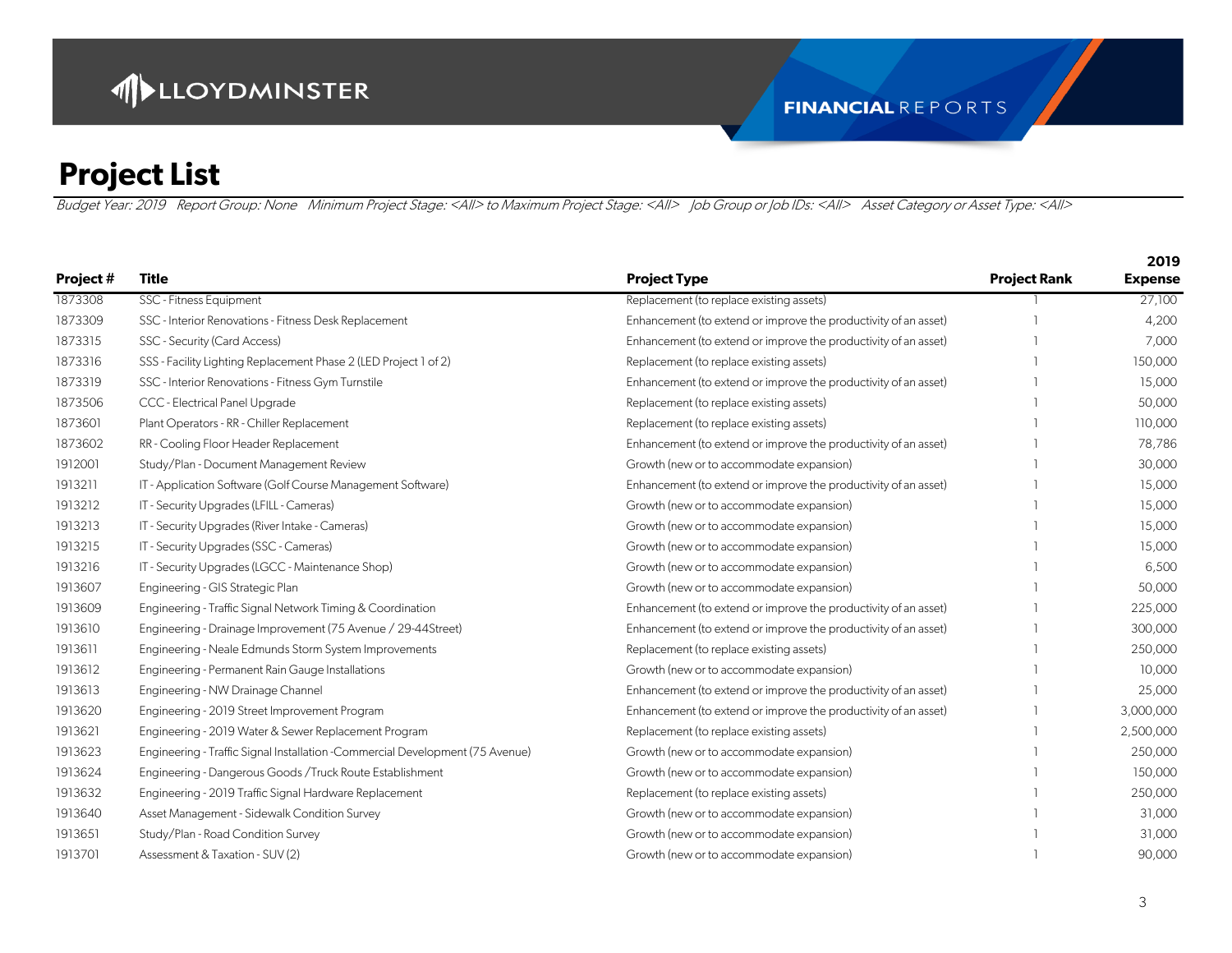|           |                                                           |                                                                 |                     | 2019           |
|-----------|-----------------------------------------------------------|-----------------------------------------------------------------|---------------------|----------------|
| Project # | <b>Title</b>                                              | <b>Project Type</b>                                             | <b>Project Rank</b> | <b>Expense</b> |
| 1921001   | RCMP - Drug Screening Devices                             | Growth (new or to accommodate expansion)                        |                     | 25,000         |
| 1922001   | Bylaw - In Car Digital Evidence Cameras                   | Growth (new or to accommodate expansion)                        |                     | 25,100         |
| 1923001   | Study/Plan - Operational Review                           | Growth (new or to accommodate expansion)                        |                     | 75,000         |
| 1924101   | 911 Services - AFRRCS Communication Consoles              | Replacement (to replace existing assets)                        |                     | 135,000        |
| 1925003   | Public Safety - AFRRCS Portable Radios                    | Replacement (to replace existing assets)                        |                     | 32,000         |
| 1931200   | Fleet - ATV Replacement                                   | Replacement (to replace existing assets)                        |                     | 26,500         |
| 1931201   | Fleet - F150 Truck (1) (Unit 22-70)                       | Replacement (to replace existing assets)                        |                     | 43,000         |
| 1931202   | Fleet - Lease Buy-out (2017 Dodge)                        | Growth (new or to accommodate expansion)                        |                     | 28,500         |
| 1931203   | Fleet - F250 Truck (1) (Unit 23-42)                       | Replacement (to replace existing assets)                        |                     | 45,000         |
| 1931204   | Fleet - Ice Resurfacer                                    | Replacement (to replace existing assets)                        |                     | 135,000        |
| 1931205   | Fleet - Emission Testing Equipment                        | Enhancement (to extend or improve the productivity of an asset) |                     | 4,000          |
| 1931206   | Fleet - F850 Tandem Truck (3) (Units 27-12, 27-13, 27-14) | Replacement (to replace existing assets)                        |                     | 620,000        |
| 1931210   | Fleet - F150 Truck (1) (Unit 22-73)                       | Replacement (to replace existing assets)                        |                     | 43,000         |
| 1931211   | Fleet - F150 Truck (1) (Unit 22-71)                       | Replacement (to replace existing assets)                        |                     | 43,000         |
| 1931212   | Fleet - F150 Truck (1) (Unit 22-74)                       | Replacement (to replace existing assets)                        |                     | 43,000         |
| 1931213   | Fleet - F150 Truck (1) (Unit 22-56)                       | Replacement (to replace existing assets)                        |                     | 43,000         |
| 1931214   | Fleet - F250 Truck (1) (Unit 23-45)                       | Replacement (to replace existing assets)                        |                     | 45,000         |
| 1932008   | Roadway Services - Milling Machine                        | Growth (new or to accommodate expansion)                        |                     | 20,000         |
| 1932009   | Roadway Services - Banner Poles                           | Replacement (to replace existing assets)                        |                     | 30,000         |
| 1934004   | Airport - Boiler                                          | Replacement (to replace existing assets)                        |                     | 18,000         |
| 1934005   | Airport - Parking Lot Painting                            | Enhancement (to extend or improve the productivity of an asset) |                     | 25,000         |
| 1941101   | River Intake-LLP 102 Motor and Pump Rebuild               | Replacement (to replace existing assets)                        |                     | 35,000         |
| 1941102   | Water Treatment Plant - Clarifier Drive Replacement       | Replacement (to replace existing assets)                        |                     | 190,000        |
| 1941104   | Water Treatment Plant - Vault#5 Control Valve Replacement | Replacement (to replace existing assets)                        |                     | 35,000         |
| 1941105   | River Intake - Raw Water Pipeline Replacement             | Replacement (to replace existing assets)                        |                     | 90,000         |
| 1941106   | West End Reservoir - Chlorine System Replacement          | Replacement (to replace existing assets)                        |                     | 30,000         |
| 1941108   | Water Treatment Plant - SCADA and Automation Improvements | Enhancement (to extend or improve the productivity of an asset) |                     | 20,000         |
| 1941110   | Husky Pumphouse - Communication Improvements              | Enhancement (to extend or improve the productivity of an asset) |                     | 54,000         |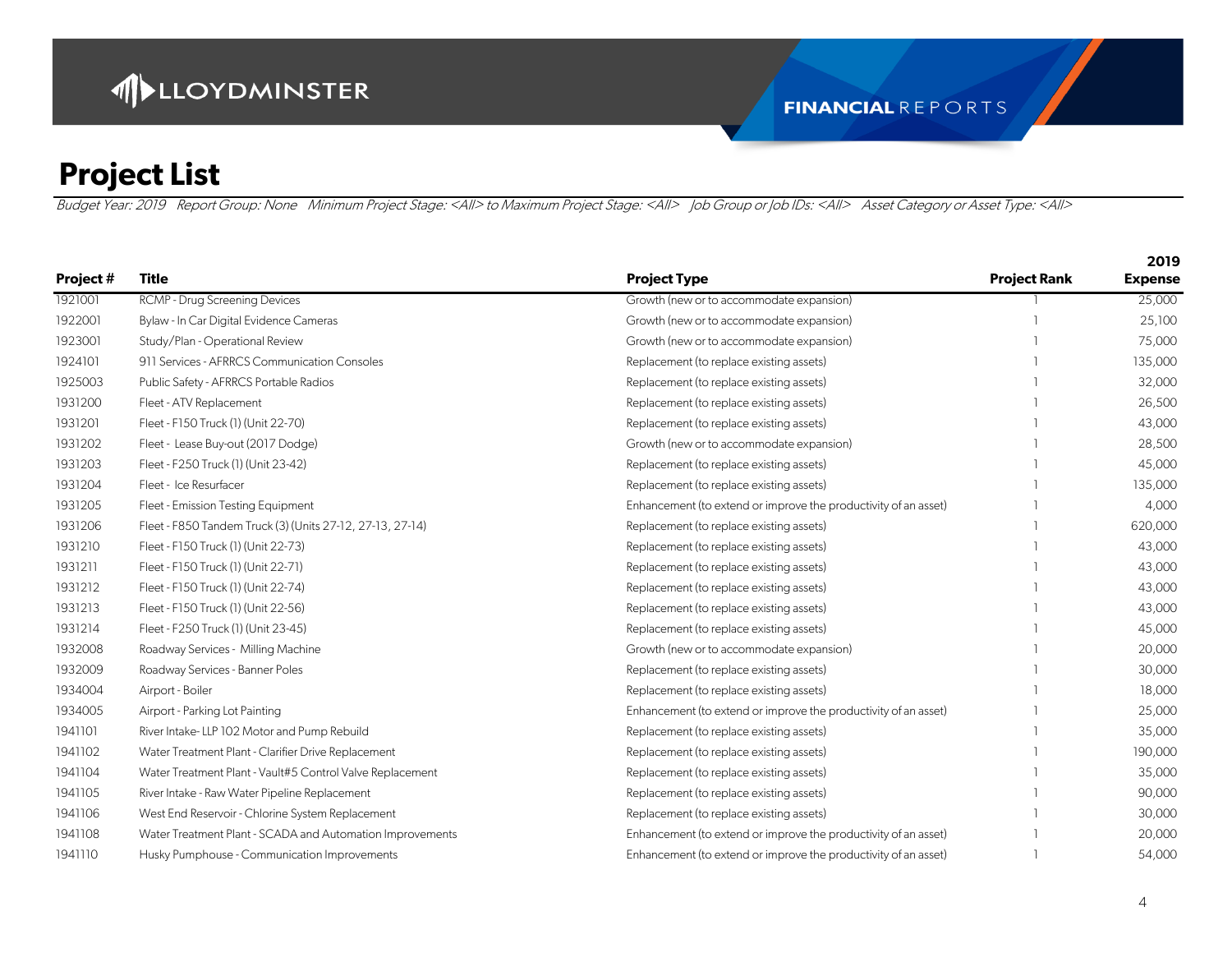Budget Year: 2019 Report Group: None Minimum Project Stage: <All> to Maximum Project Stage: <All> Job Group or Job IDs: <All> Asset Category or Asset Type: <All>

|           |                                                                         |                                                                 |                     | ZUIJ           |
|-----------|-------------------------------------------------------------------------|-----------------------------------------------------------------|---------------------|----------------|
| Project # | Title                                                                   | <b>Project Type</b>                                             | <b>Project Rank</b> | <b>Expense</b> |
| 1941111   | River Intake - Site Access Road Improvement                             | Enhancement (to extend or improve the productivity of an asset) |                     | 86,000         |
| 1943003   | Landfill - F250 Trucks (2)                                              | Replacement (to replace existing assets)                        |                     | 86,000         |
| 1961001   | Study/Plan - Annexation                                                 | Growth (new or to accommodate expansion)                        |                     | 90,000         |
| 1961002   | Study/Plan - Downtown Area Redevelopment Plan (DARP)                    | Growth (new or to accommodate expansion)                        |                     | 150,000        |
| 1961003   | Study/Plan - Joint Growth Study                                         | Growth (new or to accommodate expansion)                        |                     | 100,000        |
| 1961006   | Study/Plan - Joint Growth Study (Financial Impact Assessment)           | Growth (new or to accommodate expansion)                        |                     | 50,000         |
| 1961203   | Land Division - Martin Browne/Outdoor Redevelopment Plan                | Growth (new or to accommodate expansion)                        |                     | 100,000        |
| 1961208   | Land Division - Contaminated Lot Cleanup (Old City Shop)                | Growth (new or to accommodate expansion)                        |                     | 300,000        |
| 1961209   | Land Division - Martin Browne School Demoliation                        | Growth (new or to accommodate expansion)                        |                     | 250,000        |
| 1961305   | BM - City Hall - Washroom Rehabilitation                                | Enhancement (to extend or improve the productivity of an asset) |                     | 60,000         |
| 1961318   | <b>BM</b> - Furniture Replacement                                       | Replacement (to replace existing assets)                        |                     | 15,000         |
| 1961319   | BM - Safety - Furniture Replacement SP2019.03                           | Replacement (to replace existing assets)                        |                     | 15,000         |
| 1961325   | <b>BM</b> - Scissor Lift Trailer                                        | Growth (new or to accommodate expansion)                        |                     | 17,000         |
| 1963004   | Economic Development - Entrance Signs & Placemaking                     | Growth (new or to accommodate expansion)                        |                     | 250,000        |
| 1963005   | Study/Plan - Business Survey                                            | Growth (new or to accommodate expansion)                        |                     | 25,000         |
| 1963006   | Study/Plan - Lloydminster Regional Airport Aerotropolis Viability Study | Growth (new or to accommodate expansion)                        |                     | 75,000         |
| 1971005   | BMASP - Bobcat Broom Replacement                                        | Replacement (to replace existing assets)                        |                     | 8,000          |
| 1971006   | <b>BMASP - Tennis Court Resurfacing</b>                                 | Enhancement (to extend or improve the productivity of an asset) |                     | 44,000         |
| 1971007   | BMASP - Parking Lot Pavement Improvement                                | Enhancement (to extend or improve the productivity of an asset) |                     | 50,000         |
| 1971206   | Parks - Garbage Receptacle Replacement.                                 | Replacement (to replace existing assets)                        |                     | 20,000         |
| 1971209   | Study/Plan - Ball Diamond Complex Site Plan                             | Growth (new or to accommodate expansion)                        |                     | 100,000        |
| 1971301   | Weaver Park - Picnic Table Replacement                                  | Replacement (to replace existing assets)                        |                     | 50,000         |
| 1973004   | BAC-Sump Pumps on Back up power                                         | Enhancement (to extend or improve the productivity of an asset) |                     | 15,000         |
| 1973005   | <b>BAC-Sauna Upgrades</b>                                               | Replacement (to replace existing assets)                        |                     | 40,000         |
| 1973011   | Study/Plan - Aquatic Centre Feasibility Study                           | Growth (new or to accommodate expansion)                        |                     | 110,000        |
| 1973012   | Study/Plan - BioClean Aquatic Centre Building Assessment                | Growth (new or to accommodate expansion)                        |                     | 30,000         |
| 1973102   | LGCC - Overhead Door Replacement (Maintenance Shop)                     | Replacement (to replace existing assets)                        |                     | 5,500          |
| 1973108   | LGCC - Dishwasher Replacement                                           | Replacement (to replace existing assets)                        |                     | 6,500          |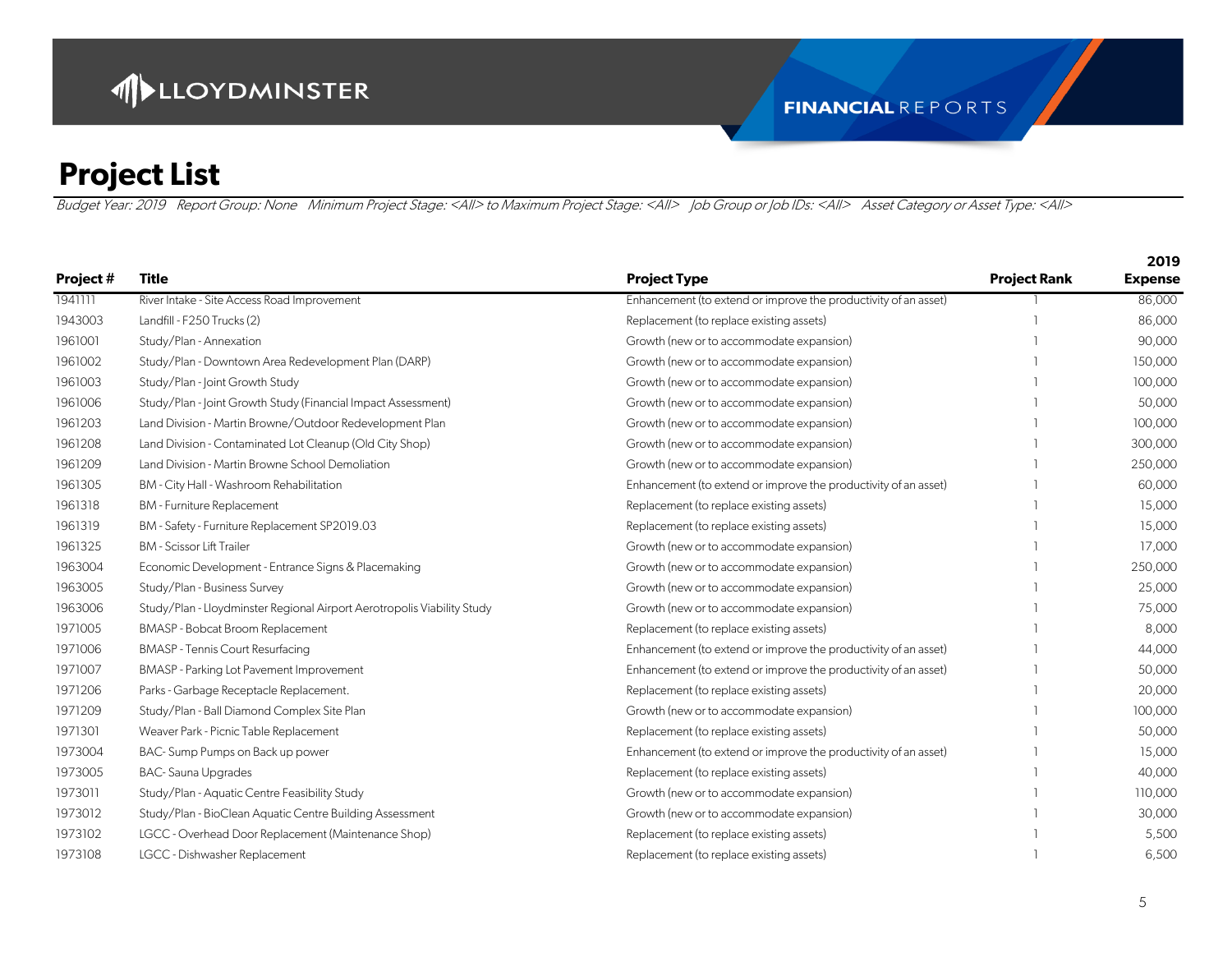|           |                                                              |                                                                 |                     | 2019           |
|-----------|--------------------------------------------------------------|-----------------------------------------------------------------|---------------------|----------------|
| Project # | <b>Title</b>                                                 | <b>Project Type</b>                                             | <b>Project Rank</b> | <b>Expense</b> |
| 1973110   | LGCC - Bar fridge Replacement                                | Replacement (to replace existing assets)                        |                     | 15,000         |
| 1973112   | LGCC - Practice Green Reconstruction                         | Replacement (to replace existing assets)                        |                     | 40,000         |
| 1973113   | LGCC - PA System                                             | Replacement (to replace existing assets)                        |                     | 35,000         |
| 1973116   | LGCC - Prep Table Cooler Replacement                         | Replacement (to replace existing assets)                        |                     | 10,000         |
| 1973117   | Plant Operators - LGCC - Chiller Replacement                 | Replacement (to replace existing assets)                        |                     | 90,000         |
| 1973118   | Plant Operators - LGCC - Ammonia Detection System Upgrade    | Enhancement (to extend or improve the productivity of an asset) |                     | 14,000         |
| 1973121   | Plant Operators - LGCC - Plant Room Renovation               | Enhancement (to extend or improve the productivity of an asset) |                     | 25,000         |
| 1973206   | ODP-Replace Waterslide                                       | Replacement (to replace existing assets)                        |                     | 45,000         |
| 1973207   | ODP-Replace Chlorine Pumps                                   | Replacement (to replace existing assets)                        |                     | 5,000          |
| 1973208   | Study/Plan - Outdoor Pool Building Assessment                | Growth (new or to accommodate expansion)                        |                     | 15,000         |
| 1973305   | SSC - Chair Replacement                                      | Replacement (to replace existing assets)                        |                     | 10,000         |
| 1973307   | SSC - Custodial Washer & Dryer                               | Replacement (to replace existing assets)                        |                     | 8,000          |
| 1973309   | SSC - Basketball Nets                                        | Replacement (to replace existing assets)                        |                     | 15,000         |
| 1973314   | Plant Operators - SSC - Heat Exchanger Rebuilds (Plant Room) | Enhancement (to extend or improve the productivity of an asset) |                     | 30,000         |
| 1973315   | Plant Operators - SSC - Compressor Cooling Upgrade           | Enhancement (to extend or improve the productivity of an asset) |                     | 6,000          |
| 1973316   | Plant Operators - SSC - Variable Frequency Drive             | Replacement (to replace existing assets)                        |                     | 6,500          |
| 1973317   | Study/Plan - SSC Building Assessment                         | Growth (new or to accommodate expansion)                        |                     | 45,000         |
| 1973350   | <b>SSC - Security Desk</b>                                   | Growth (new or to accommodate expansion)                        |                     | 2,000          |
| 1973351   | SSC - Fitness Centre Storage Cabinetry                       | Growth (new or to accommodate expansion)                        |                     | 7,000          |
| 1973352   | SSC - Commercial Main Entrances Floor Mats                   | Replacement (to replace existing assets)                        |                     | 15,000         |
| 1973360   | SSC - Compressor 1 Complete Rebuilt (On-going)               | Enhancement (to extend or improve the productivity of an asset) |                     | 17,000         |
| 1973404   | AM - Overhead Door Replacement                               | Replacement (to replace existing assets)                        |                     | 10,000         |
| 1973405   | AM - Electric Control Panel Replacement                      | Replacement (to replace existing assets)                        |                     | 65,000         |
| 1973406   | AM - Parkling Lot Expansion                                  | Growth (new or to accommodate expansion)                        |                     | 100,000        |
| 1973502   | CCC - Dehumidifier Replacement                               | Replacement (to replace existing assets)                        |                     | 50,000         |
| 1973503   | CCC - Compressor 2 (Rebuild)                                 | Replacement (to replace existing assets)                        |                     | 18,000         |
| 1973504   | CCC - Pole Drapes                                            | Replacement (to replace existing assets)                        |                     | 7,000          |
| 1973511   | CCC - Sound System                                           | Replacement (to replace existing assets)                        |                     | 8,000          |